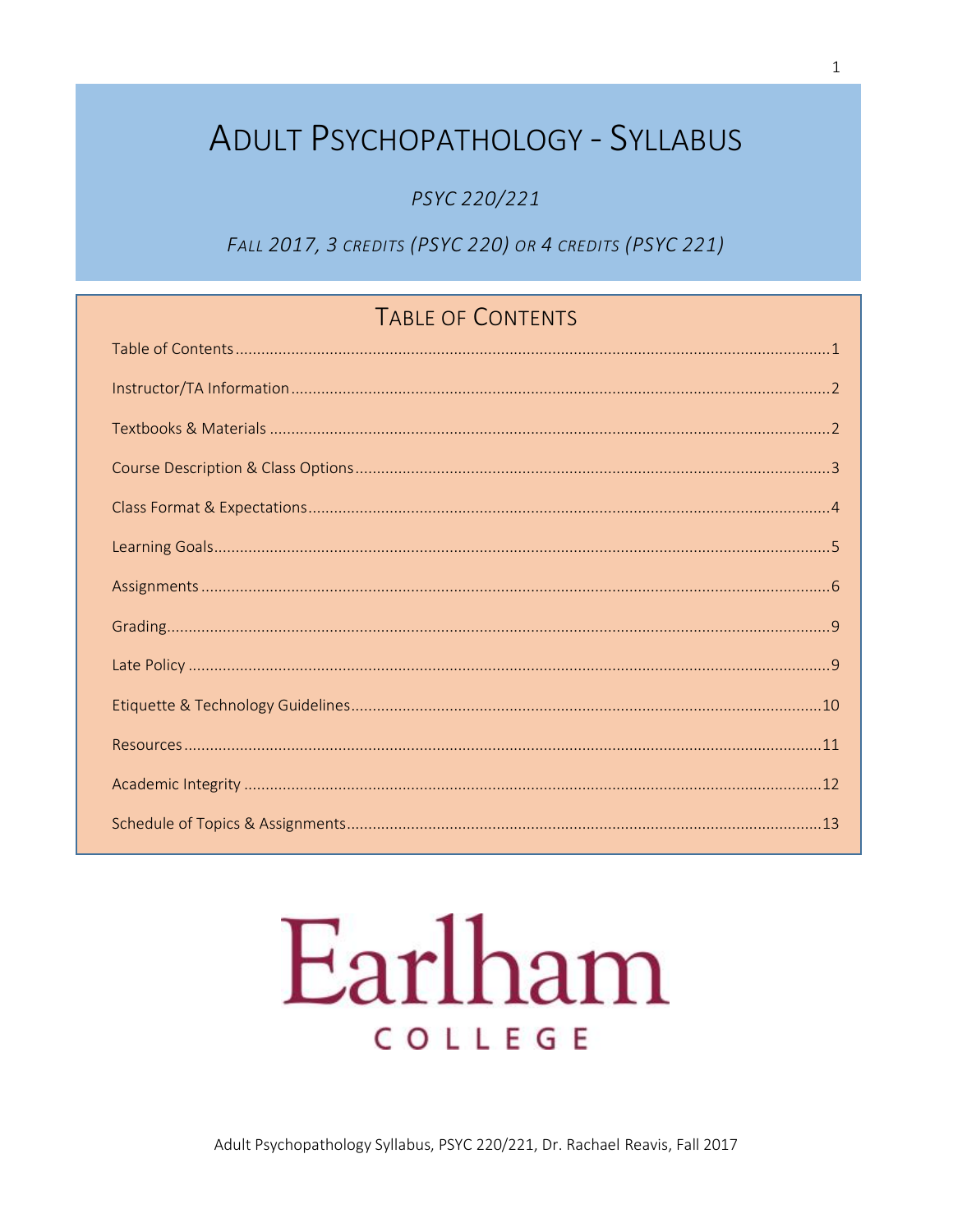## INSTRUCTOR INFORMATION

Name: Dr. Rachael Reavis Office Location: LBC 305 Go to rachaelreavis.youcanbookme.com to schedule an appointment. If none of the times work or you need to schedule something farther out, please email me with multiple available times so we can quickly schedule something that works for both of us.

Email[: reavira@earlham.edu](mailto:reavira@earlham.edu)

## TEACHING ASSISTANTS

Name: Jada Wilbanks Email[: jjwilba15@earlham.edu](mailto:mhut13@earlham.edu) Office hour: Thursdays, 7-8pm, Café

Name: Rebecca Moore Email[: remoore15@earlham.](mailto:lkhali14@earlham.edu)edu Office hour: Mondays, 8-9pm, CVPA Lobby

Name: Selina Hardt Email[: shardt14@earlham.edu](mailto:shardt14@earlham.edu) Office hour: Tuesdays, 4-5pm, Psych Loft

To sign up for a meeting during TA office hours, go to [https://earlham.mywconline.com](https://earlham.mywconline.com/)

### TEXTBOOKS AND MATERIALS

- 1. DSM-5 (Diagnostic & Statistical Manual of Mental Disorders, 5<sup>th</sup> Edition
	- a. American Psychiatric Association (2013). *DSM-5 (Diagnostic and Statistical Manual of Mental Disorders, 5th Edition)*. Washington, DC: American Psychiatric Publishing. ISBN: 0890425558

#### OR

- b. American Psychiatric Association (2013). *Desk reference to the diagnostic criteria from DSM-5*. Washington, DC: American Psychiatric Publishing. ISBN: 0890425566
- 2. Beidel, D., Bulik, C., & Stanley, M. (2014). *Abnormal psychology, 3rd edition*. Upper Saddle River, NJ: Pearson. ISBN: 0-205-96654-3
- 3. Hazzard, V., & Picot, I. (Eds.) *The color of hope: People of color mental health narratives.* CreateSpace Independent Publishing Platform. ISBN: 978-1514273487

#### \*You must have your own copy of the DSM-5. It is required for tests and cannot be shared. You can get the full version or the desk reference, whichever is cheaper/easier to locate.

One of the following is also required. They are not available in the bookstore – you can get them online. They are also available on [2-hour reserve in the library or through ebrary.](http://earlham.worldcat.org/coursereserves/course/fetch/3543566) Do not purchase your book until you have signed up to present a specific memoir.

| Ben Behind His Voices by Randye Kaye       | Monkey Mind by Daniel Smith                 |
|--------------------------------------------|---------------------------------------------|
| The Buddha and the Borderline by Kiera Van | This Fragile Life by Charlotte Pierce-Baker |
| Gelder                                     | An Unquiet Mind by Kay Redfield Jamison     |
| The Flock by Joan Frances Casey            | The Quiet Room by Lori Schiller             |
| Girl, Interrupted by Susanna Kaysen        | Willow Weep for Me by Meri Nana-Ama         |
| The Man Who Couldn't Stop by David Adam    | Danguah                                     |

Course documents and additional readings (listed on schedule) can be found on Moodle.

Adult Psychopathology Syllabus, PSYC 220/221, Dr. Rachael Reavis, Fall 2017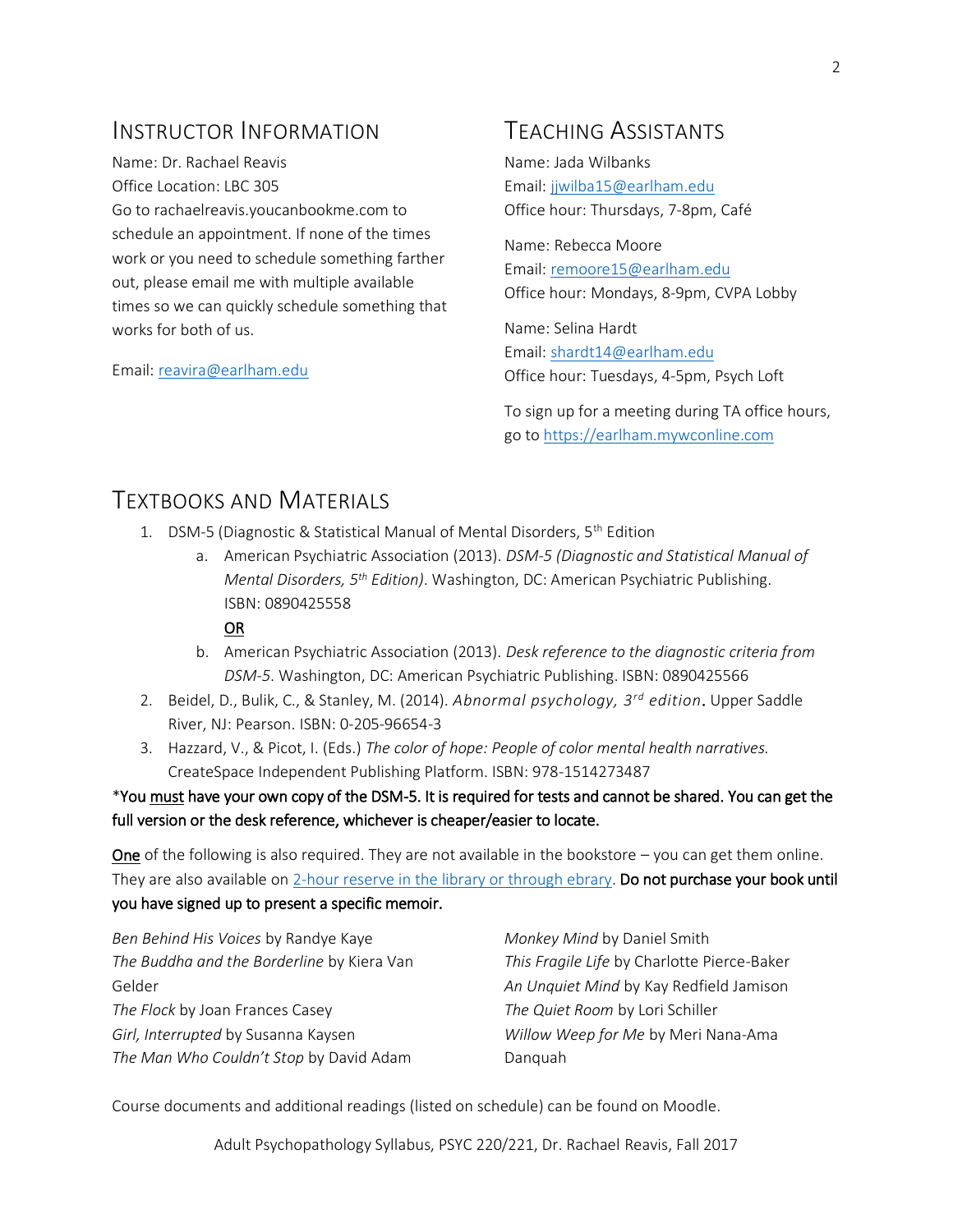## COURSE DESCRIPTION

In this course, we will work towards developing a sophisticated understanding of psychological disorders, their causes, their treatments, and the human suffering they entail, while acknowledging what remains to be known. We will be scientists, practitioners, and regular folk as we seek to understand the science and experience of psychopathology and the needs of those who live with psychopathology.

> "ALTHOUGH THE WORLD IS FULL OF SUFFERING, IT IS ALSO FULL OF THE OVERCOMING OF IT." -HELEN KELLER, 1903

#### *TOPICS NOT COVERED IN THIS CLASS:*

The psychology department also offers *Developmental Psychopathology* (PSYC 363). That course covers disorders that are more typically diagnosed the first time in childhood and adolescence, including autism, AD/HD, oppositional defiant disorder, learning disorders, intellectual disability/mental retardation, and conduct disorder. Thus, we won't be covering those topics in this class.

## CLASS OPTIONS

Adult Psychopathology is offered with one of two options. Adult Psychopathology is required for the psychology major, and either option is acceptable. Only Option B fulfills the Immersion Experience requirement (required for graduation, regardless of major). You must choose before the end of add/drop.

#### *OPTION A (PSYC 220):*

You may take the lecture class for three credits. The expectation of credit hours is [defined](http://www.ecfr.gov/cgi-bin/text-idx?rgn=div8&node=34:3.1.3.1.1.1.23.2)  [federally.](http://www.ecfr.gov/cgi-bin/text-idx?rgn=div8&node=34:3.1.3.1.1.1.23.2) For the 3-credit class, you attend class for three hours per week and work/prepare (readings, papers, videos, etc.) for a minimum of six hours per week. This may be a better option for athletes playing a fall sport. However, athletes have successfully completed a placement in the past. Come talk to me if you have scheduling concerns, whether or not an athlete.

#### *OPTION B (PSYC 221):*

You may take the lecture class plus servicelearning placement for four credits. Students will volunteer in the community for 2 hours per week for 10 weeks. Placements are with adults (in some cases, adolescents) dealing with addiction, mental illness, intense stress (e.g. homelessness and/or domestic violence), dementia, or some combination. Students will respond to journal prompts, which will take about one hour per week. Students will also complete a short (5-7 page) final paper integrating the placement with class material. Participating in the service-learning placement helps students understand the complexity of class material in way that is difficult without interaction with real people in the community.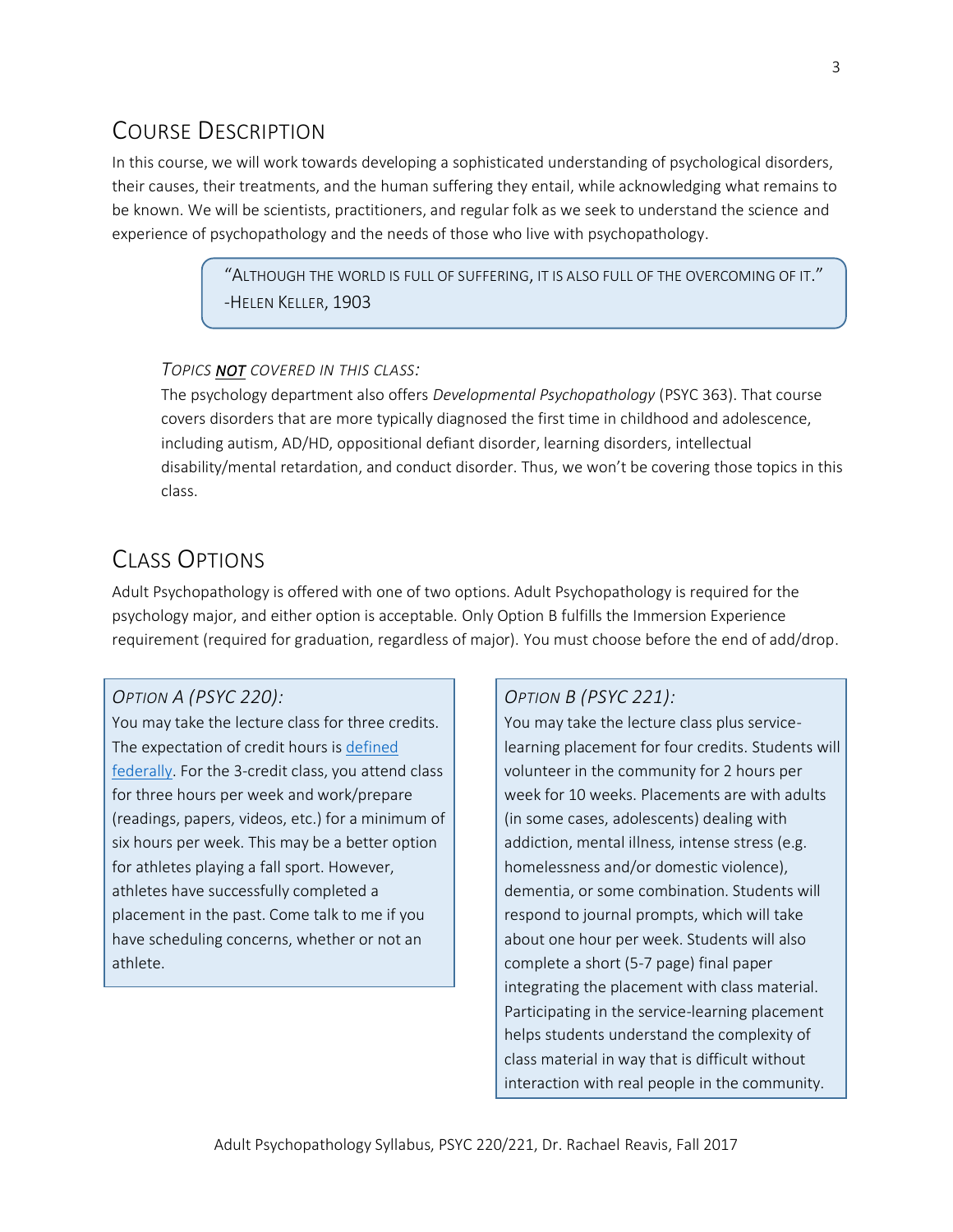## CLASS FORMAT & EXPECTATIONS

#### *LECTURE + ACTIVE ENGAGEMENT*

This course is primarily a lecture course, but you will learn more if you come to class prepared to ask questions, comment, and engage in discussion.

We will have several discussions and small-group activities throughout the semester. In both small-group and large-class discussions and activities, you should strive to strike a balance between active and thoughtful participation and ensuring that you leave space for your classmates to engage.

#### *RESPECT*

A healthy learning environment requires respect among all parties (from instructor to student; student to instructor; and student to student). Please assume when discussing psychopathology that someone in the room either deals with these issues personally or has someone close to them who does. It is certainly acceptable to ask questions and expand your understanding, but please be aware that each topic may be personally sensitive for your classmates.

During this course, you may see videos of behaviors you aren't used to, hear stories from other students, or witness such behaviors at your placement. Please remember to respect the dignity and humanity of those around you. Refrain from laughing or gossiping about others and work on building empathy for those who struggle with mental health issues.

You can expect me to come prepared to class, take the time to answer your questions if I do not know the answers, respond to your concerns, and return graded material in a reasonable amount of time. If you have a complaint, grievance or concern, you may address it with me directly (in person or via email) or you may [file a formal complaint.](http://www.earlham.edu/policies-and-handbooks/general/student-consumer-complaint-process/) I view either method as an opportunity to listen to, respond to, and address your concerns. I ask that you make every effort to turn your assignments in on time, arrive to class on time, refrain from using your cellphones during class, and give your attention to me, your classmates, and the material when we are together.

#### *PRIVACY*

Everyone has a right to privacy. If you are serving in a placement, please be sure to respect the privacy of the clients you serve by not gossiping about them to others and by using pseudonyms whenever you discuss them in the context of this course (in discussions and journal entries). There are some times when it may seem appropriate and a student may feel called to share a personal story. These stories should be respected and not shared without the student's permission. However, students should not ever feel compelled or pressured to reveal personal information.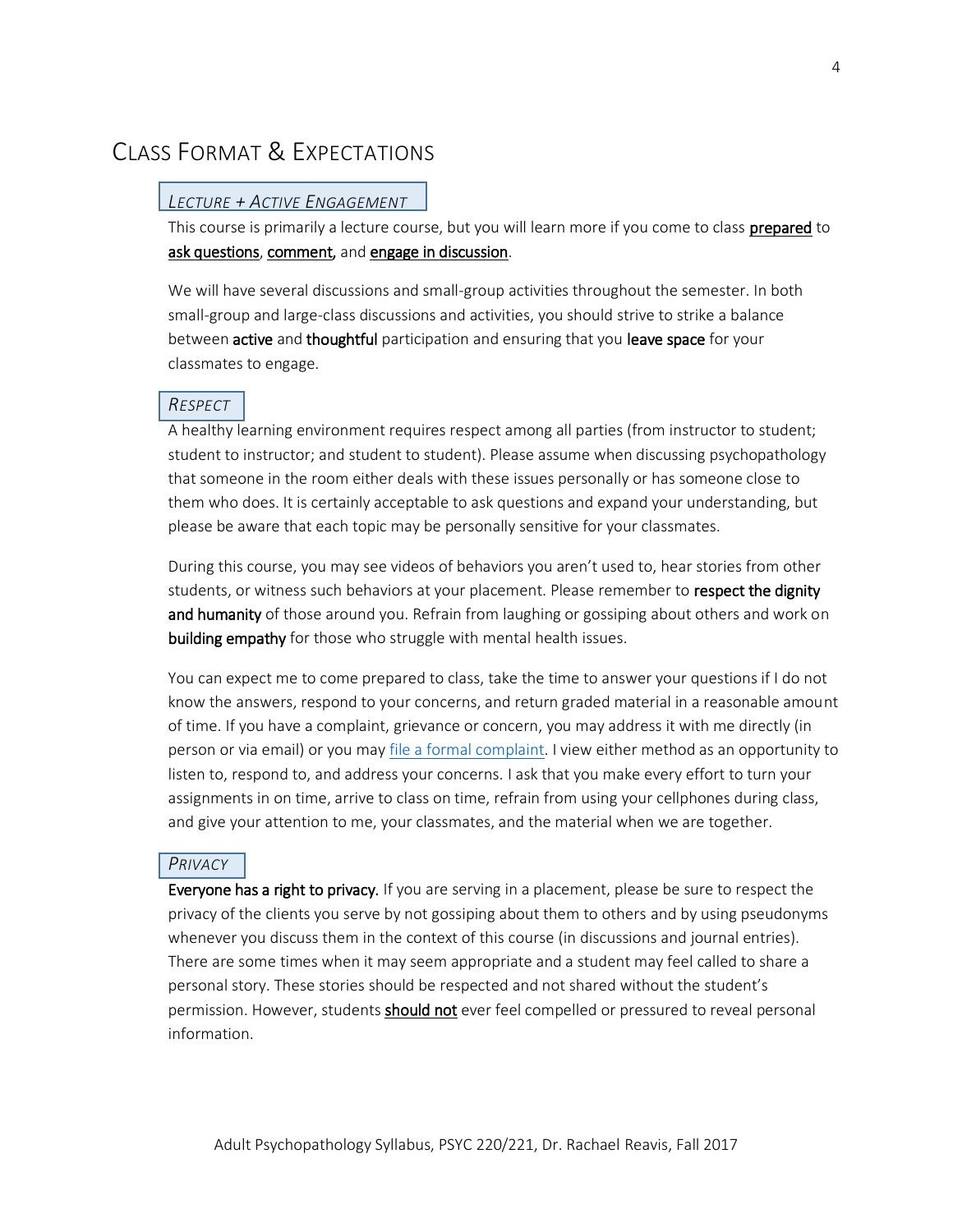## LEARNING GOALS

By the end of the semester, students should be able to demonstrate the following Course-Specific Goals:

- 1. Critically evaluate assumptions underlying definitions of abnormality/disorder.
- 2. Differentiate disorders and be able to discuss possible causes and risk factors.
- 3. Describe and evaluate current knowledge of treatments and outcomes.
- 4. Discuss their potential career pathways and understand how their experiences can contribute to career discernment and preparation. (Particularly for PSYC 221 students)
- 5. More fully empathize with individuals suffering from and coping with psychological disorders, as well as better appreciate the stresses of family members and caregivers.

During the semester, students will have the opportunity to work on skills emphasized by the Earlham College Learning Goals, including:

- Communicate
	- o Students will communicate their knowledge and understanding through class discussions, exams, videos, and papers. They will also learn to communicate with their memoir team.
- Create
	- o Students will create a short video that conveys the main themes from a memoir in a way that allows classmate to engage in effective and substantive discussion.
- Apply
	- o Students will apply what they have learned about psychopathology to specific cases in their reading and exams (and placement experiences for students in PSYC 221)
- **Integrate** 
	- o Students will integrate their field/service-learning experience (PSYC 221) or their memoir (PSYC 220) with class material and readings.
- Investigate (PSYC 221)
	- o Students will investigate a topic of their choosing related to their placement and class material.
- Diversify (PSYC 221)
	- o Students will have the opportunity to push themselves out of their comfort zones, either by working with populations with which they are unfamiliar and/or by taking on responsibilities in the placement. Students must take it upon themselves to expand their experiences through the service-learning placement.
- Reflect (PSYC 221)
	- o Students will reflect on their experiences in the service-learning placement, including reflecting on their own values, goals, and assumptions.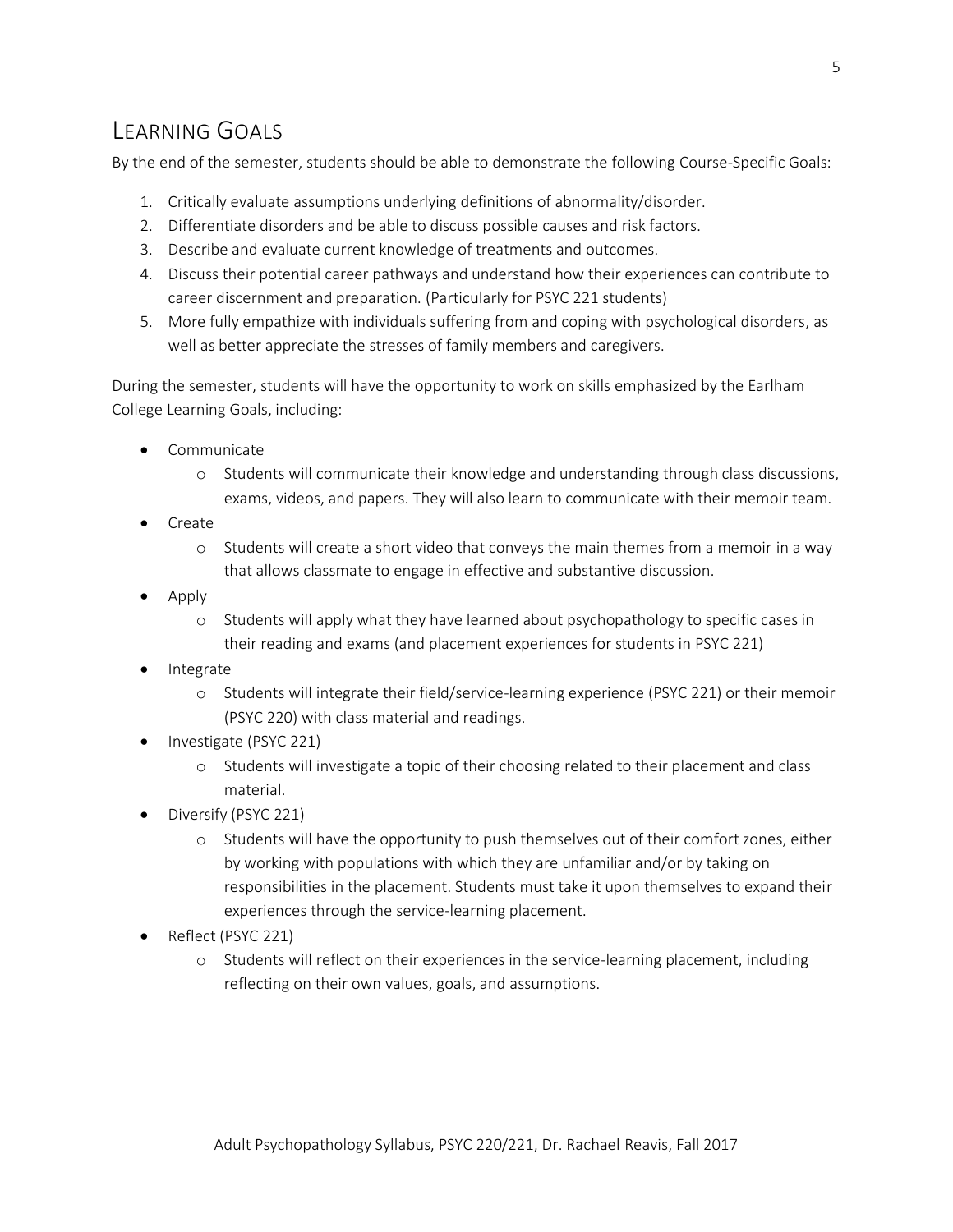## **ASSIGNMENTS**

#### MEMOIR PROJECT

One of the goals of the course is to better understand how mental illness affects people in their actual lives. One way we will address this goal is to read and discuss memoirs of individuals who have lived with various psychological disorders. We will discuss ten memoirs (listed above as well as in the schedule) over the course of the semester. *You only have to read one of them.*

- Approximately five students will sign up for the same memoir.
- Groups will create a roughly 5-minute video that portrays the main themes from the memoir. The video will account for 10% of your grade.
- Group members will assess one another, which will be considered during grading.
- On their presentation day, students will participate in a panel discussion, answering questions posed by the instructor. They will also lead small discussion groups. These will account for 5% of your grade.
- Students in PSYC 220 will write a short paper at the end of the semester responding to a prompt that will help them connect the memoir to class material. The paper will account for 10% of your grade (PSYC 220 students).

Course-Specific Goals: 1 & 5; Earlham Goals: communicate, integrate, create. Click [link](https://www.dropbox.com/s/w8bz51eca0ifsrh/01%20-%20General%20Memoir%20Project%20Guidelines%20-%20COPY.docx?dl=0) for a detailed description or see Moodle. Each group will also receive a specific project description with due dates for their assigned memoir.

#### EXAMS

To help you master the material we will be studying in this course, we will have 5 noncumulative exams. The lowest of these will be dropped. The exams will be a combination of multiple choice & case study questions. For students in PSYC 220 (no service-learning placement), exams will account for 60% of your final grade. (Each exam = 15% of your grade.) For students in PSYC 221 (service-learning students), the exams will account for  $45%$  of your final grade. (Each exam = 11.25% of your grade.)

#### Course-Specific Goals: 1, 2, & 3; Earlham Goals: communicate, integrate, apply

\* During a semester, things can come up. You might get sick, a relative might get sick, or you might need to attend a funeral. So that you do not have to worry about making up an exam due to these issues and so that I do not have decide who has "valid" reasons for missing an exam, I drop one exam. Therefore, make-ups are allowed only for very specific reasons: participation in an official college event, death of an immediate family member (parent, sibling, spouse, or child), or if your presence is required by the government (court dates, military service, etc.). As I drop one exam, no other excuses will be permitted, including for personal illness or death of an extended family member. For exams missed due to participation in an official university event or court dates, you must contact me before the missed exam and exams must be taken before the test day you will be missing. (Special arrangements will be made for students who experience the death of an immediate family member, including the option of taking an Incomplete.) If you choose to take a test while sick, please let me know so that you can take it in a quiet, private place.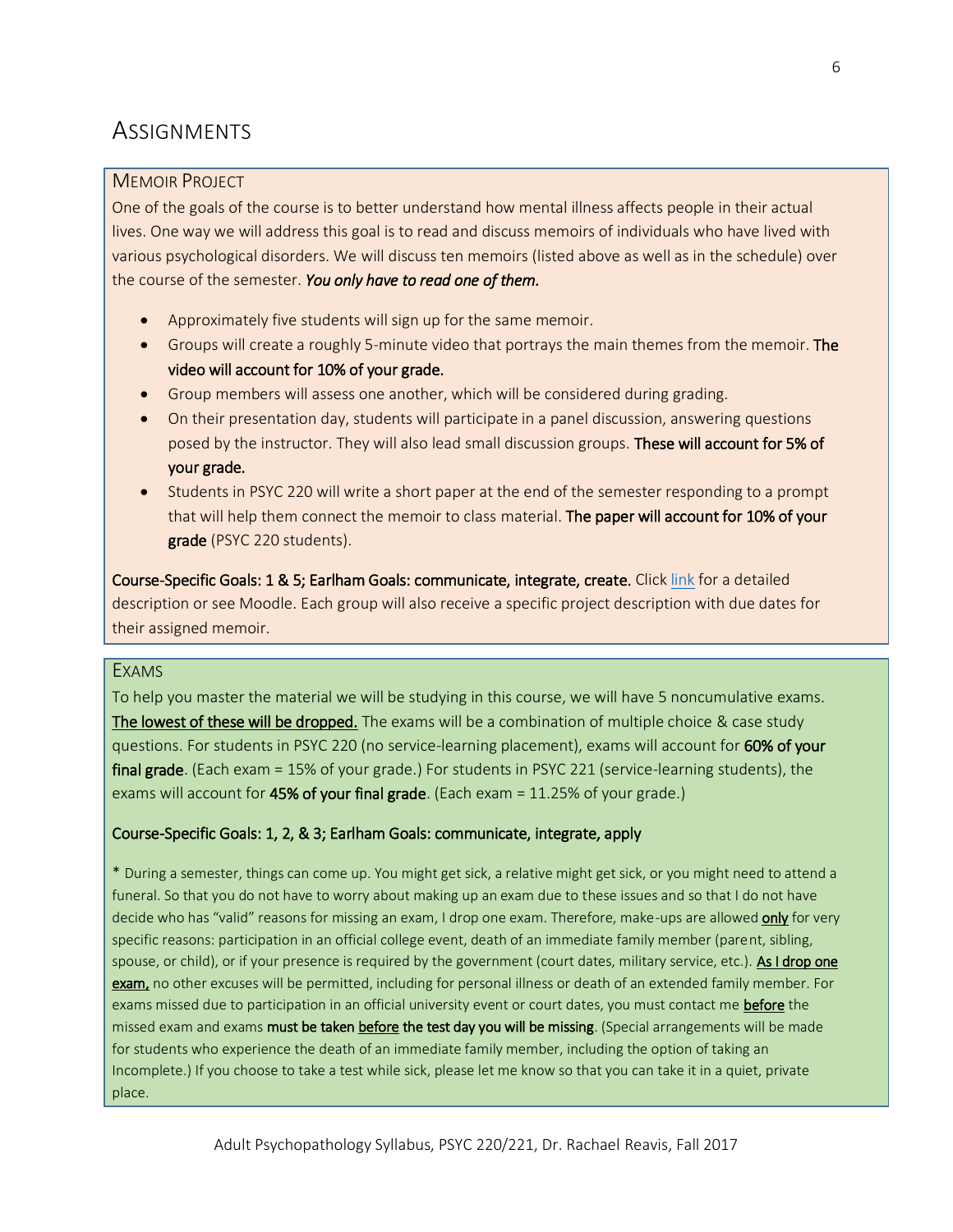#### CLASS PARTICIPATION & ATTENDANCE

Class discussion and participation will be critical to your enjoyment and mastery of the material, and will be expected from everyone. Your attendance and class participation will account for 5% of your final grade.

#### Course-Specific Goals: 1, 2, 3, & 5; Earlham Goals: communicate, reflect, apply.

#### QUIZZES & ASSIGNMENTS

You will have some homework assignments throughout the semester. Some of these will be listed on the syllabus schedule and some will be assigned during the semester. You will also be quizzed on case studies, on the day that they appear on the syllabus. You may also have quizzes on textbook and/or lecture material after it is presented. Your total quiz/assignment grade will account for 10% of your final grade.

#### Course-Specific Goals: (1), 2, & 5; Earlham Goals: communicate, reflect, apply

#### FIELD PLACEMENT (PSYC 221)

To enhance your understanding of adult psychopathology you will spend *two hours per week for 10 weeks* as a volunteer in a local agency serving adolescents or adults with mental or cognitive health problems and/or who are living with extreme stress (domestic violence and/or homelessness). Click [link](https://www.dropbox.com/s/7dow3v3r9ntv8jt/Service%20Learning%20Expectations%20-%20Adult%20Psychopathology%20-%20Fall%202017%20-%20COPY.pdf?dl=0) to read the service learning expectations or find the document on Moodle. If you choose the service-learning option, you need to make first contact (not first attempt – actual contact) by 9/1, and have your placement finalized by 9/8.

You will also keep weekly journals of your experience, which you will turn in at five points during the semester. Journal entries should reflect your reactions to the treatment setting and the patients/clients/individuals you encounter (while preserving confidentiality) and should demonstrate your *efforts to integrate your field experience with what you have learned in class each week*. Most weeks, you will have [prompts](https://www.dropbox.com/s/r078k3awrxh4f7x/Journal%20Entry%20Prompts%20-%202017%20-%20COPY.docx?dl=0) that you should respond to in addition to observations you are making. Due dates are on the syllabus schedule and can be found on Moodle. Your field placement and journal writing will account for 15% of your grade, if you choose the service learning option (PSYC 221).

#### Course-Specific Goals: 1, 4, & 5;

Earlham College Goals: communicate, investigate, integrate, diversify, reflect, apply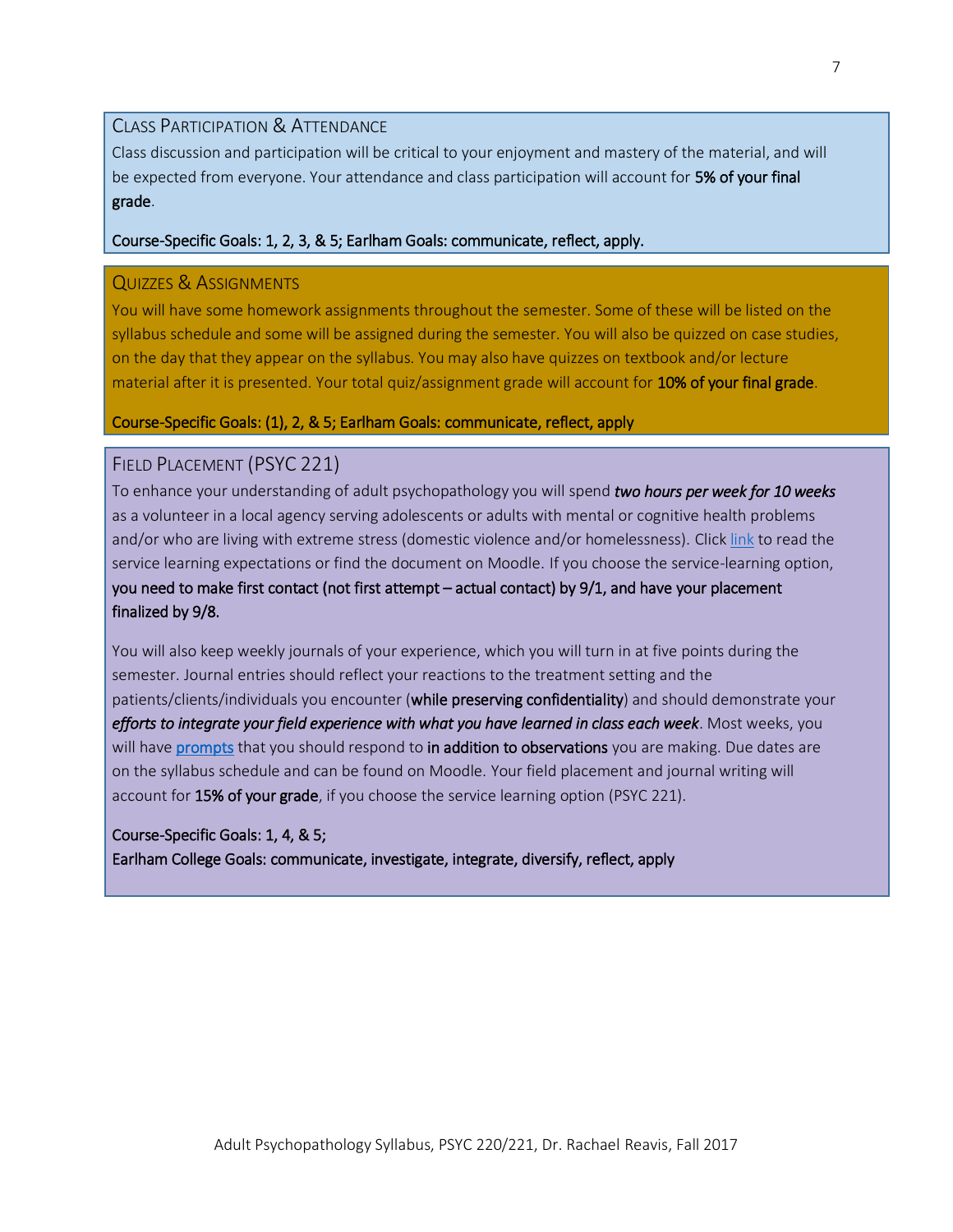#### FINAL PAPER (PSYC 221)

To integrate your fieldwork and your coursework, you will write a final paper that is based on both. Your 5- to 7- page paper will apply one or more theoretical frameworks discussed in class to some aspect of your fieldwork. The paper should include reference to class materials, your placement, and additional research on your chosen topic. See [link](https://www.dropbox.com/s/zpcet51p7exvvmg/Final%20Paper%20Guidelines%20%26%20Rubric%20-%20COPY.docx?dl=0) (or Moodle) for an assignment description and rubric. You will tell me your general topic on 11/14. Your paper (with APA style references) is due by 11:59pm on 12/14. Your final paper will account for 10% of your grade if you choose the service learning option (PSYC 221).

#### Course-Specific Goals: 1, 2, 3, & 5; Earlham Goals: communicate, investigate, integrate, reflect, apply.

#### INFORMAL DISCUSSION (PRIMARILY PYSC 221)

A few times during the semester, you will get an opportunity to share your service-learning experiences with your classmates. The class will divide into smaller groups with at least one service-learning student per group. I will provide some structure (discussion questions, etc.) You will tell your classmates a little bit about your placement, some reactions you've had, what it's made you think about, questions it has brought up for you, etc. There will also be opportunities for your classmates to ask you questions about your experience. You do not need to prepare material for these days, but you will need to be in class and engaged to receive credit. These are opportunities for you to share your experiences and for other students to learn from you.

#### Course-Specific Goals: 4 & 5; Earlham Goals: communicate, reflect.

#### EXTRA CREDIT

You may earn *1 point on your test grade* for each research participation credit you earn. After the add/drop period, you will be registered in Sona Systems. If you have been in Sona Systems before, you will still have to re-register. You will receive an email with instructions. There is a document on Moodle that explains how Sona Systems works. Be aware that demerits will be assigned for failure to show up to an experiment for which you registered. If you don't show up, you are wasting the researchers time and you may make it difficult for students to complete their research projects in a timely fashion. If you get several demerits, you will be blocked from Sona Systems and will not be able to earn extra credit. Make sure you keep track of your credits on Sona Systems and contact your researcher if you have not received credit within two days. If you are in another class that grants credit for participation, make sure that you allocate your credits to the class you want them to count toward. You can earn a maximum of 10 points through research participation. There are also sandbox assignments, which can be found on Moodle. They are worth up to 4 points on a test. The maximum extra credit a student can earn is 15 points applied to their test grade, earned through a combination of research participation and extra credit assignments.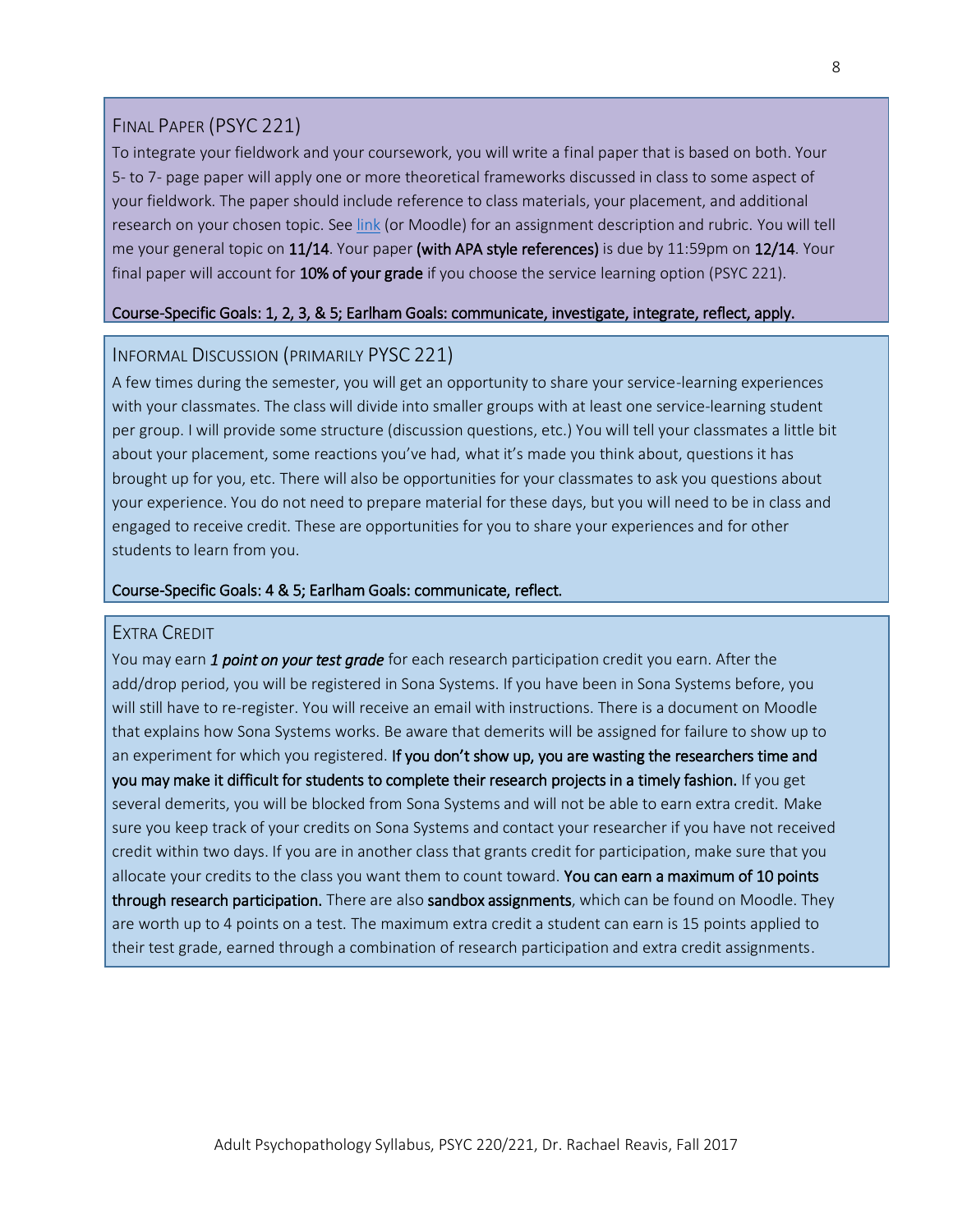## GRADING

| <b>Assignment</b>             | 220 Students      | 221 Students       | <b>Grading Scale</b> |
|-------------------------------|-------------------|--------------------|----------------------|
| Memoir video $=$              | 10%               | 10%                | A: $94\%+$           |
| Memoir panel discussion $=$   | $5\%$             | $5\%$              | A-: $90\% - 93.9\%$  |
| Memoir paper $=$              | 10%               |                    | $B+$ : 88%-89.9%     |
| Peer report of group work $=$ | [can alter grade] | [can alter grade]  | $B: 84\% - 87.9\%$   |
| $Attendance/Participation =$  | $5\%$             | $5\%$              | B-: $80\% - 83.9\%$  |
| $Quizzes/Assigaments =$       | 10%               | 10%                | $C_{+}$ : 78%-79.9%  |
| Exams (4 best grades) $=$     | $60\%$ (4x15%)    | $45\% (4x11.25\%)$ | C: $74\% - 77.9\%$   |
| Journals/Placement $=$        |                   | 15%                | C-: $70\% - 73.9\%$  |
| Integrative paper $=$         |                   | 10%                | D: $65\% - 69.9\%$   |
| $Total =$                     | 100%              | 100%               | F:<br>$< 65\%$       |

**Please note that I do not round grades.** *Review the grading scale, as it may differ from other classes you have taken.*

## LATE POLICY

#### *HOMEWORK/JOURNALS/PAPERS*

Learning to meet deadlines is critical to your future success and your timeliness allows me to provide prompt feedback. If you do not turn in your homework, journals, or papers on time, you will lose a letter grade for the first 24 hours that it is late, and another letter grade for each part of 12 hours thereafter. Thus, the best grade that can be received on a paper turned in 2 hours late is a B, a C for a paper turned in 25 hours late, and a D for a paper turned in 37 hours late. You will have ample time to complete your written assignments. If you choose to wait until the last minute you run the risk that your computer dies, you catch the flu, or you have a death in your extended family. *These will not be excuses for late assignments and you will be penalized, so do not procrastinate.* Most assignments will be uploaded on Moodle, and the times and dates are listed on the syllabus. *Failure to attach files or attaching corrupted files is not an excuse for late work.* You can log out of Moodle, log back in, download, and open the file you attached to ensure that it opens properly. You are responsible for backing up your work.

#### *IN-CLASS QUIZZES & ASSIGNMENTS*

These cannot be made up after the fact. If you are going to miss class, make arrangements to take early.

*TESTS* Please see policy above.

Adult Psychopathology Syllabus, PSYC 220/221, Dr. Rachael Reavis, Fall 2017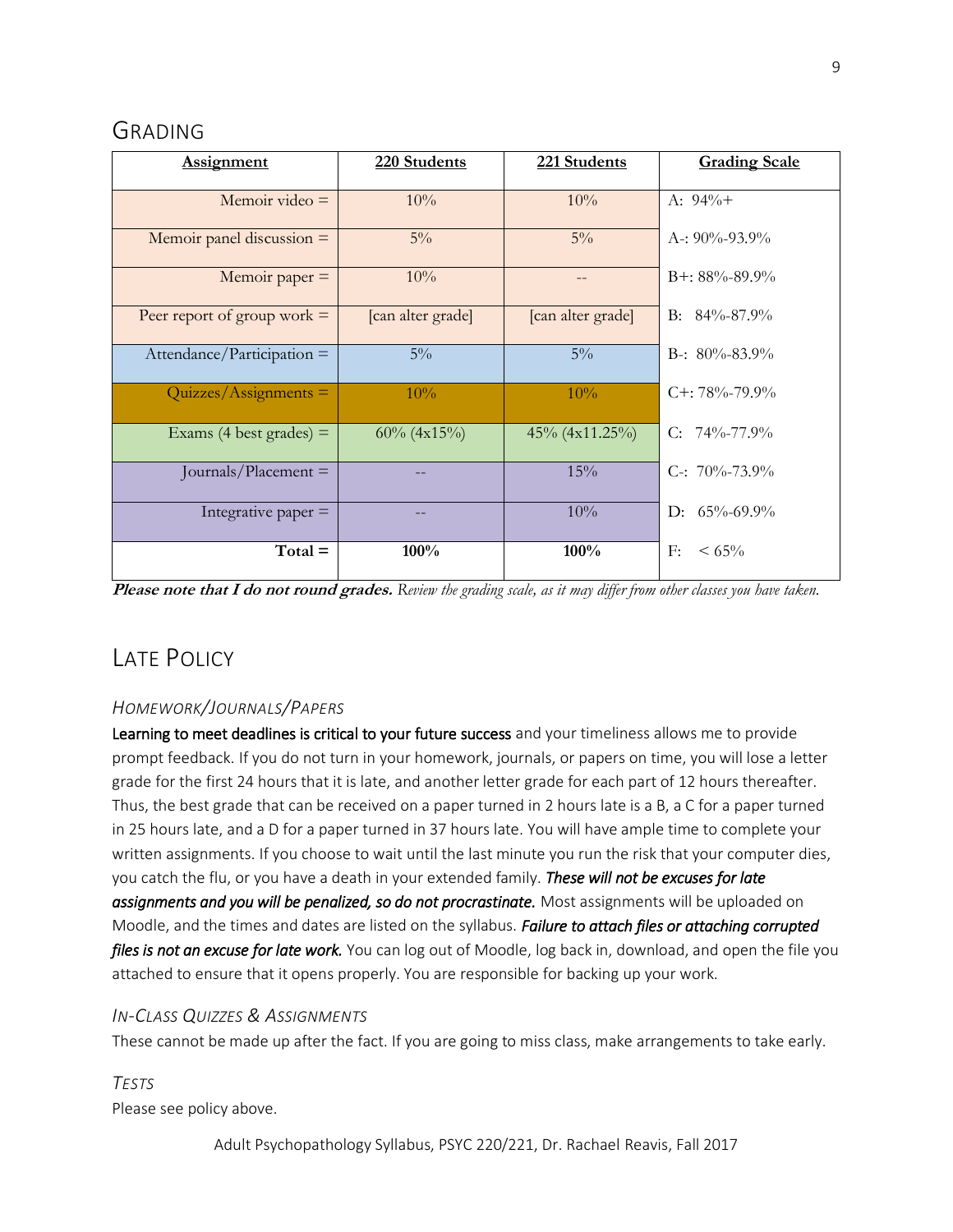## ETIQUETTE & TECHNOLOGY GUIDELINES

#### *OFFICE HOUR ETIQUETTE*

I am happy to schedule times to meet with you outside of class, as are your TAs. You are welcome to drop in. Please be understanding if I am in my office, but preparing something else. We can pick a time then for you to come back, if that is the case. You can also make appointments with me using rachaelreavis.youcanbookme.com. Please be courteous and arrive on time for your meeting. If you arrive late or do not come (without informing me well in advance), then this takes away from time I could be spending with other students. If you cannot make it to your scheduled appointments, then we may have to limit our meetings to class time and via email. This goes for out-of-class meetings with the TAs as well. My schedule will also be posted on my door. You can examine it for likely times that I may be in my office. Directly before classes I teach is generally not a good time for meetings.

#### *EMAIL ETIQUETTE*

You are encouraged to contact me via e-mail with any questions that you may have, but I ask that you make sure you have looked for the answer yourself first (on Moodle, in course documents) and that you correspond professionally.

Please be aware that people outside Earlham may view the use of a first name without invitation to be rude. If you are communicating with someone from your placement, use Ms., Mr., or Dr. and their last name until they tell you otherwise.

#### *TECHNOLOGY PREPARATION<sup>1</sup>*

l

You need to protect yourself against technology problems. You need to develop work habits that take potential technological problems into account. These habits will serve you in your career. Technological problems are a fact of life, and are not considered unforeseen issues. (Your dorm falling into a sinkhole would qualify as "unforeseen".) Start early and save often. Always keep a backup of your work. Carbonite and Backblaze are two services that will automatically back your work up into a cloud. Or you can invest in an external hard drive. Or you can email yourself your work.

Computer viruses, lost flash drives, corrupted files, incompatible formats, WiFi connectivity problems – none of these unfortunate events should be considered an emergency. Take the proper steps to ensure that your work will not be lost forever. Learn the locations and operating hours of all the computer labs on campus. Do not procrastinate. The Help Desk is also available (helpdesk@earlham.edu).

 $1$  Drawn from material from George H. Williams.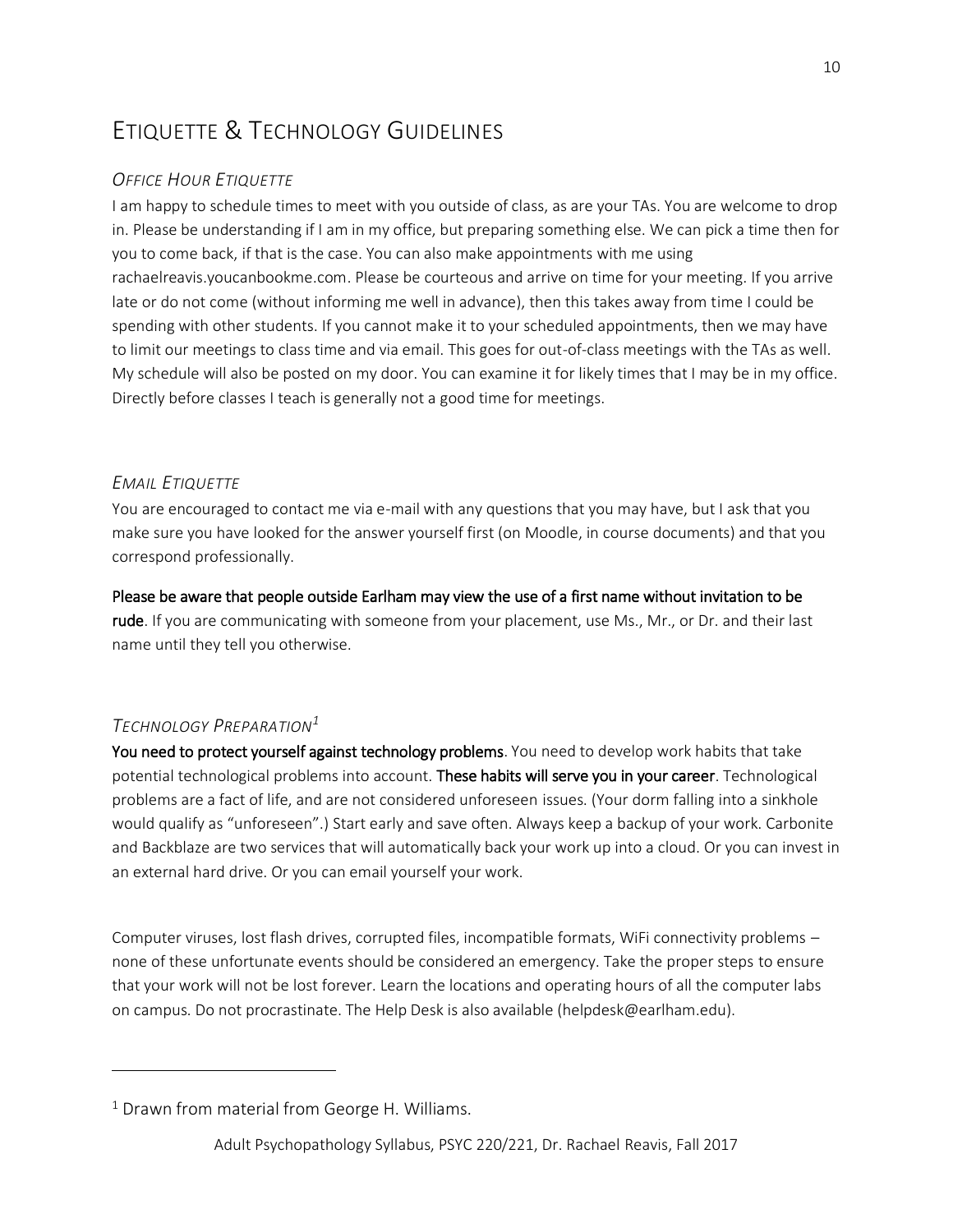## RESOURCES

#### TUTORING

Tutoring services are recommended for any student who receives lower than a C on an exam, or whose overall GPA is a 2.7 or lower. There is sometimes a stigma against tutors, and I very much wish this were not the case. Intelligent students benefit from the services of a tutor, and getting a tutor is not a commentary on your ability or worth as a student (except to the extent that it demonstrates your effort and willingness to seek out & take advantage of resources). Two of the main benefits of a tutor are time management (which is an issue for many students!) and study strategies. Tutoring is a free resource available to all students. Students should first take advantage of TA office hours [\(https://earlham.mywconline.com\)](https://earlham.mywconline.com/), but are also encouraged to sign up for a tutor here: [www.earlham.edu/academic-enrichment-center](http://www.earlham.edu/academic-enrichment-center)

#### WRITING CENTER

The writing center is available to you at any point in the writing process, from idea generation to final proofing & editing. I encourage the use of the writing center for memoir papers (220 students) and final placement papers (221 students). [www.earlham.edu/writing-center](http://www.earlham.edu/writing-center)

#### COUNSELING SERVICES

College can be a stressful time, and can exacerbate existing issues or bring new ones up. Please do not hesitate to reach out for help and make an appointment with counseling services: <http://www.earlham.edu/counseling-services/>

#### STUDENTS WITH DISABILITIES

Students with a documented disability (e.g., physical, learning, psychiatric, visual, hearing, etc.) who need to arrange reasonable classroom accommodations should request accommodation memos from the Academic Enrichment Center and contact their instructors each semester. For greater success, students are strongly encouraged to visit the Academic Enrichment Center within the first two weeks of each semester to begin the process. [http://www.earlham.edu/policies-and-handbooks/academic/policy](http://www.earlham.edu/policies-and-handbooks/academic/policy-on-student-learning-disabilities/)[on-student-learning-disabilities/](http://www.earlham.edu/policies-and-handbooks/academic/policy-on-student-learning-disabilities/)

Students in PSYC 220/221 **do not need** documented accommodations to request the following:

- A quiet place to take an exam
- Extended and uninterrupted time on exams
	- o Students *do* need accommodations if they intend to take the test, go to another class, and return to take it later. In these documented cases, I will work with the student to find a time on the test day when the exam can be completed uninterrupted.
- Using a smart pen or other device that records lecture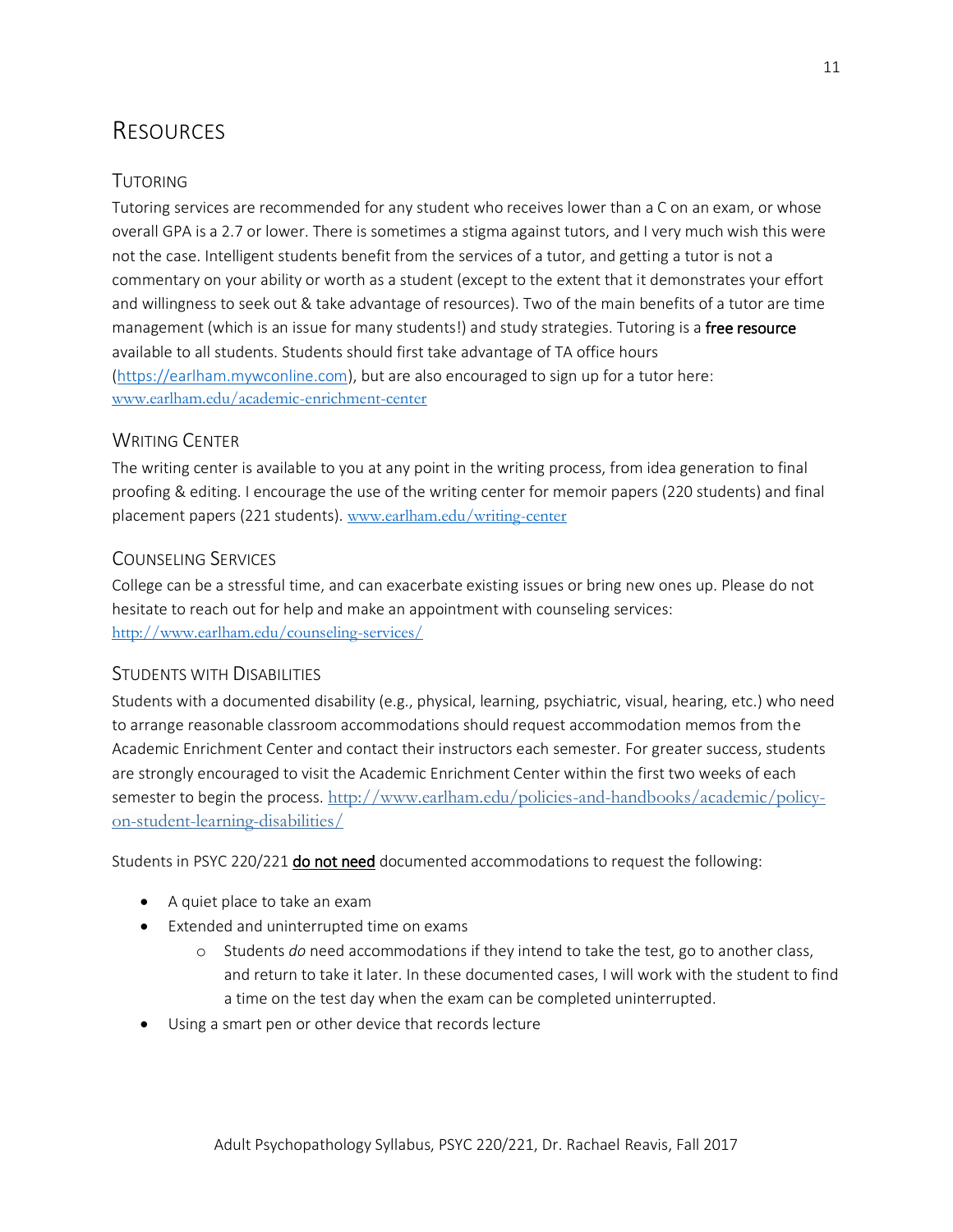## ACADEMIC INTEGRITY

All students are expected to conduct themselves with honesty and integrity in this course. The honor code is both a privilege and a responsibility, and you are expected to take it seriously. Suspected infractions, such as plagiarism, fabrication of reports, incorrect reporting of placement hours, violating client confidentiality, and cheating will be treated seriously and will be reported. Furthermore, if you are aware of a violation of academic integrity, it is your responsibility to take action. Violations may result in a 0 for the assignment, a 0 for the class portion (such as the service-learning placement), or failure of the course.

Learning to think for yourself, assess information judiciously, and speak and write effectively in your own voice is at the heart of a liberal arts education and global citizenship. Treasure and cultivate these skills. Papers and other work, including digital creations, downloaded or copied from other sources, or in which words or ideas belonging to others have been deliberately misrepresented as your own, will receive an automatic F, as they thwart your learning process and damage the integrity of knowledge-discovery. If you have questions about how to find, integrate, and properly cite sources, never hesitate to ask for help.

An excellent place to find help in knowing when and how to cite others' work appropriately can be found on the Libraries page: [http://library.earlham.edu/friendly.php?s=academic\\_integrity](http://library.earlham.edu/friendly.php?s=academic_integrity). The site also includes Earlham's full statement on academic integrity and procedures for addressing academic violations of the Student Code of Conduct.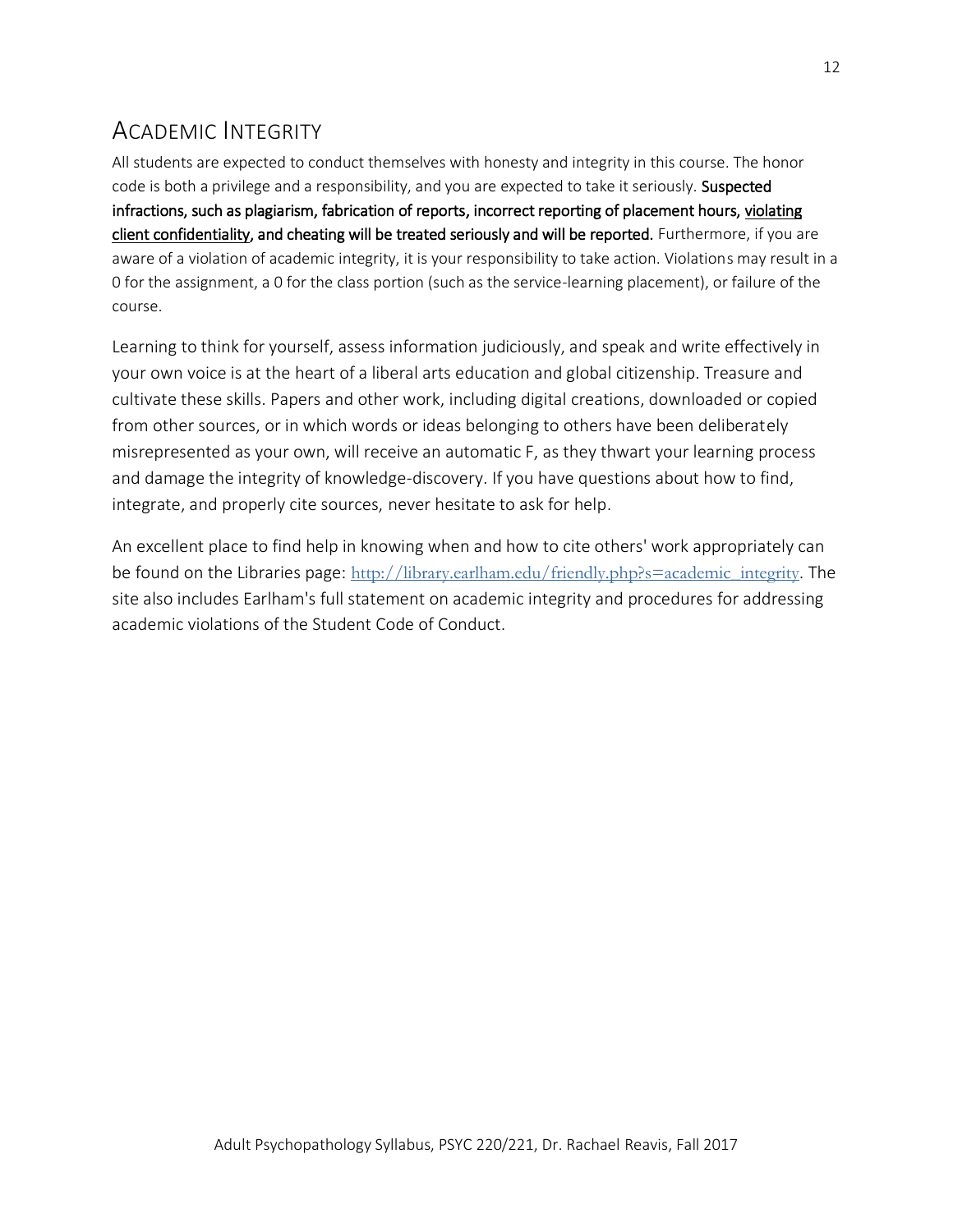## SCHEDULE OF TOPICS & ASSIGNMENTS

PLEASE NOTE THAT THIS SCHEDULE IS TENTATIVE AND MAY CHANGE AS CIRCUMSTANCES REQUIRE. *\*Readings are due the day they are listed.*

| 8/25, Day 1     | Topic: Syllabus, Service Placement, Perspectives on Psychopathology                                                                                                                                                                                        |
|-----------------|------------------------------------------------------------------------------------------------------------------------------------------------------------------------------------------------------------------------------------------------------------|
| $8/29$ , Day 2  | Topic: Perspectives on Psychopathology<br>Textbook Reading: Chapter 1, Chapter 15 (p. 530 – top of 536)<br>Make first contact (not first attempt) for placement before class<br>on 9/1 (PSYC 221)                                                          |
| $9/1$ , Day 3   | <b>Topic:</b> Perspectives on Psychopathology<br>Textbook Reading: Chapter 1, Chapter 15 (p. 530 – top of 536)<br><b>Case Reading: Berman Case Study</b><br><b>Video Project Tutorial</b>                                                                  |
| $9/5$ , Day 4   | Topic: Research Methods in Abnormal Psychology<br>Textbook Reading: Chapter 2, Chapter 15 (p. 551-557)                                                                                                                                                     |
| $9/8$ , Day 5   | Topic: Assessment & Diagnosis<br>Textbook Reading: Chapter 3<br>Case Reading: The Color of Hope, pp. vi-vii<br>Placement should be finalized by class time & visits should<br>begin no later than next week.<br>Journal Entries 1 & 2 due 9/12 by 11:59 pm |
| $9/12$ , Day 6  | <b>Topic:</b> Assessment & Diagnosis<br>Case Reading: Tyson History (1 page); Tyson Case                                                                                                                                                                   |
|                 | Tyson Case Assignment due by class time on Moodle.                                                                                                                                                                                                         |
| $9/15$ , Day 7  | Topic: Deinstitutionalization & Test Review<br>Textbook Reading: Chapter 15 (p. 536-550)                                                                                                                                                                   |
| 9/19, Day 8     | Test #1: Chapters 1, 2, 3, & 15 (pages listed above)                                                                                                                                                                                                       |
| 9/22            | No Class, EPIC Symposium/Inauguration<br>Watch Sexual Dysfunction lecture on YouTube<br>*You will be responsible for this information!*<br>Textbook Reading: Chapter 8                                                                                     |
| $9/26$ , Day 9  | Topic: Gender Dysphoria<br><b>Textbook Reading: Chapter 8</b><br>Perspective Taking assignment due via Moodle by class time<br><b>Placement Discussion</b>                                                                                                 |
| $9/29$ , Day 10 | Topic: Substance Use Disorder<br>Textbook Reading: Chapter 9<br>Case Reading: Case 10, Kirk, Alcohol Use Disorder (on Moodle)<br>Journal Entries #3, 4, & 5 due 10/1 by 11:59pm<br>Career Scavenger Hunt (extra credit) due 10/1 by 11:59pm                |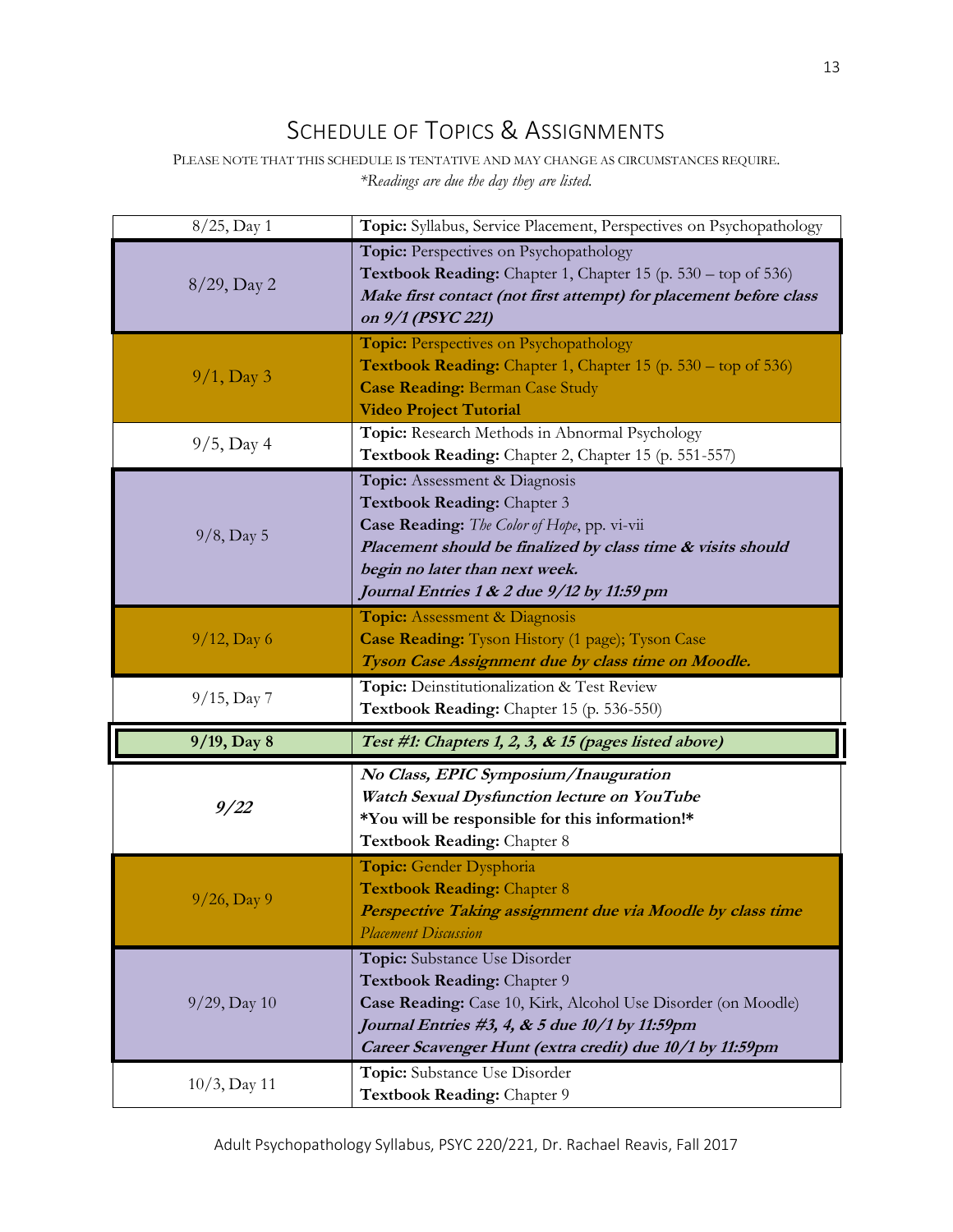| 10/6, Day 12     | Topic: Substance Use Disorder                                                                        |
|------------------|------------------------------------------------------------------------------------------------------|
| 10/10, Day 13    | Test #2: Chapters 8 & 9                                                                              |
|                  | Journal Entries 6 & 7 due 10/15 by 11:59pm                                                           |
| 10/13            | No Class, Mid-Semester Break                                                                         |
|                  | Topic: Aging & Cognitive Disorders                                                                   |
| $10/17$ , Day 14 | <b>Textbook Reading: Chapter 13</b><br>Case Reading: Case 2, Cognitive Decline, Jim (on Moodle)      |
|                  | <b>Topic:</b> Anxiety Disorders                                                                      |
| $10/20$ , Day 15 | <b>Textbook Reading: Chapter 4</b>                                                                   |
|                  | <b>Topic:</b> Anxiety Disorders                                                                      |
| $10/24$ , Day 16 | <b>Textbook Reading: Chapter 4</b>                                                                   |
|                  | Case Reading: Color of Hope, pp. 32-34, PTSD, Vanessa (includes                                      |
|                  | detailed description of self-harm/cutting)                                                           |
|                  | <b>Topic:</b> Obsessive Compulsive Disorders<br><b>Optional Reading:</b> Monkey Mind,                |
| 10/27, Day 17    | The Man Who Couldn't Stop                                                                            |
|                  | Student Video Presentations & Discussion                                                             |
| 10/31, Day 18    | Test #3: Chapters 4 & 13                                                                             |
|                  |                                                                                                      |
|                  | Topic: Mood Disorders<br>Textbook Reading: Chapter 6                                                 |
|                  | <b>Case Reading:</b>                                                                                 |
| $11/3$ , Day 19  | Color of Hope, pp. 13-14, Bipolar, Nichole (references cutting)                                      |
|                  |                                                                                                      |
|                  | Color of Hope, pp. 35-38, Bipolar, Rosa (discusses suicide)                                          |
|                  | Journal Entries 8, 9, & 10 due 11/5 by 11:59pm                                                       |
|                  | <b>Topic:</b> Mood Disorders                                                                         |
| $11/7$ , Day 20  | Case Reading: Color of Hope, pp. 19-22, Depression, Iresha                                           |
|                  | <b>Optional Reading:</b> Willow Weep for Me                                                          |
|                  | Student Video Presentation & Discussion                                                              |
|                  | <b>Topic:</b> Mood Disorders                                                                         |
| 11/10, Day 21    | <b>Optional Reading:</b> Unquiet Mind, This Fragile Life<br>Student Video Presentations & Discussion |
|                  | Topic: Factitious & Dissociative Disorders                                                           |
|                  | <b>Textbook Reading:</b> Chapter 5 (pgs. 167-169; 177-189)                                           |
|                  | Case Reading: Case 31, Disability or Malingering, Allison                                            |
| 11/14, Day 22    | <b>Optional Readings:</b> The Flock                                                                  |
|                  | Student Video Presentation & Discussion                                                              |
|                  | <b>Placement Discussion</b>                                                                          |
| 11/17, Day 23    | Final Paper Topic (PSYC 221) due by 11:59pm.<br>Test #4: Chapters 5 & 6                              |